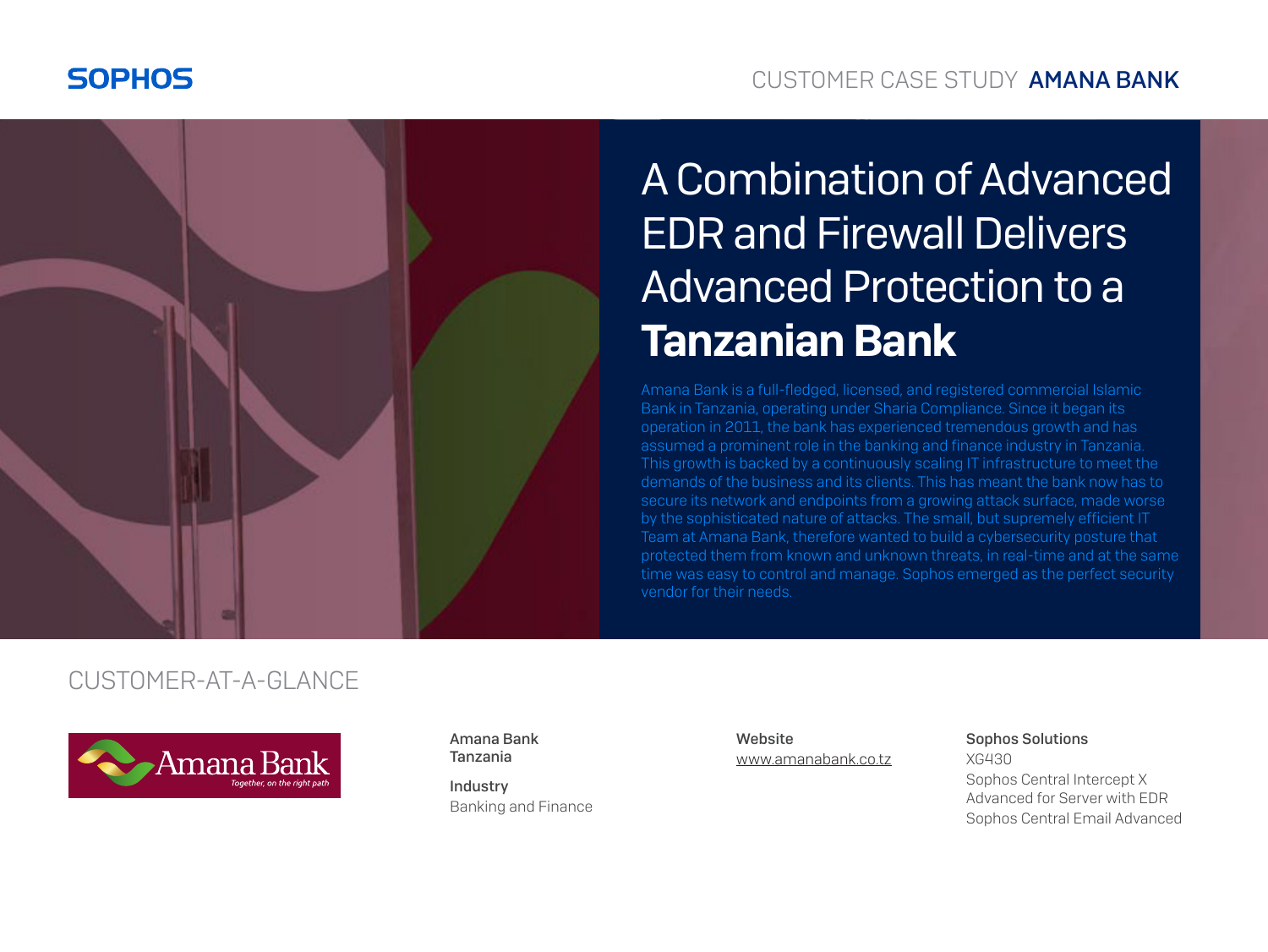*"Threat detection, visibility, and automated response are the three primary qualities we were looking for from a cybersecurity perspective. Also, we did not want to work with different vendors but a single security partner who could offer security solutions for the network, as well as, endpoints. Sophos ticked all the boxes."*

ABDUL BANDAWE, HEAD OF ICT, Amana Bank

### **Challenges**

- $\rightarrow$  Addressing the prospect of ransomware attacks being launched against the bank
- $\cdot$  Inability to filter user activities and gain insights into risky user behavior
- $\rightarrow$  Protecting employees from phishing attacks
- $\rightarrow$  Difficulty in keeping track of, and managing numerous security initiatives and data coming from diverse security solutions
- $\rightarrow$  A small IT team tasked with optimizing the performance of the IT infrastructure, as well as, managing the security protocols

Dependence on traditional security solutions was limiting the cybersecurity posture of Amana Bank. The IT team recognized the importance of transitioning to a far more mature security approach than they currently had, the kind of approach that offered comprehensive security across the network and endpoint.

"We were working with different security vendors and were finding it difficult to manage the disparate security solutions. Analyzing and evaluating data from different sources was a time-intensive task. What's more, we were still not getting the depth of security we wanted," states Mr. Abdul. The IT team set about exploring the various options available on the market, preferably from a single vendor, that not only delivered excellent protection but wherein all the installations could be managed from a single console.

Mr. Abdul was also concerned about the rise of phishing attacks and their increasing levels of sophistication. He wanted to deploy smarter email security that stopped ransomware and all manner of stealth and phishing attacks.

Also, the overarching approach to security transformation had to focus on creating a security ecosystem that talked to one another and worked in tandem to identify threats, isolate infected endpoints and remediate threats in an automated manner, thus saving the IT Team's time that could be spent elsewhere.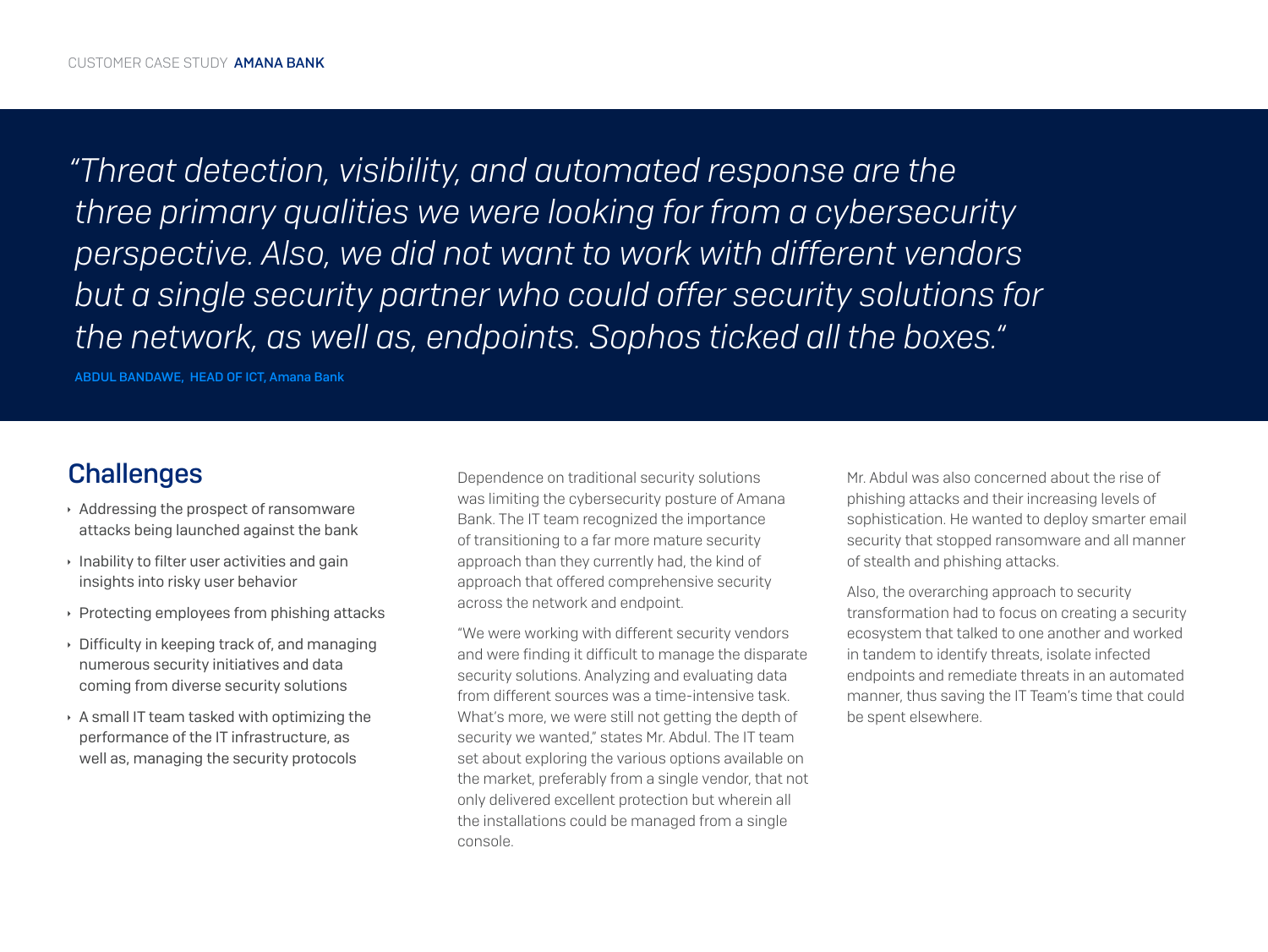Benki yako Kiganj

### A Centralized and Mature Approach to Security with **Sophos**

The IT Team evaluated a range of security solutions and what differentiated Sophos and its powerful security portfolio from the competition, is that this portfolio spanned both network and endpoint. Also, the adaptable and advanced nature of the solutions coupled with a core focus on performance and cutting-edge technology, encompassed by the power of Synchronized Security, left no room for doubt that Sophos was perfectly placed to address the Amana Bank's security needs and challenges.

With Sophos Firewall, the IT Team gets tremendous visibility and control over all applications on the network and any malicious activity impacting performance. "We are also impressed with Security Heartbeat that links the Sophos Firewall to the

*"Along with the best endpoint protection available on the market, its EDR functionality purpose-built for IT security operations and threat hunting is a big plus. As a small team, we wanted to support in answer questions around security incidents and maintain security operations hygiene and EDR has answered this need, in its entirety."*

ABDUL BANDAWE, HEAD OF ICT, Amana Bank

Sophos Managed Endpoint and isolates threats before they move laterally through the network," says Mr. Abdul.

With the Advanced Threat Protection feature, the firewall detects bots and any other advanced threat launched against the network. Also, the team can now configure user identity-based policies and make use of unique user analysis to control users and their activities on the network. The team now has complete visibility and control over the web traffic and can exercise enforcement based on user activity, schedules, quotas, and traffic shaping. Mr. Abdul is now confident that they have full control over their network as they can now keep a watch on traffic, users, and apps.

With Intercept X for Endpoint, the Bank's endpoints are protected with best-in-class endpoint security that offers features that stop unknown threats, block ransomware, and prevent exploits. The

endpoint protection leverages deep learning AI to detect and block never-seen-before malware; and its anti-ransomware capabilities not only detects and blocks ransomware but also roll back changes to files, thus ensuring business continuity.

Also, features like application lockdown, web control, data loss prevention, and signature-based malware detection, ensure Mr. Abdul and his team can rest easy knowing all-encompassing endpoint security has got their back.

Also, features like application lockdown, web control, data loss prevention and signature-based malware detection, ensure Mr. Abdul and his team can rest easy knowing an all-encompassing endpoint security has got their back.

"Along with the best endpoint protection available on the market, its EDR functionality purpose-built for IT security operations and threat hunting is a